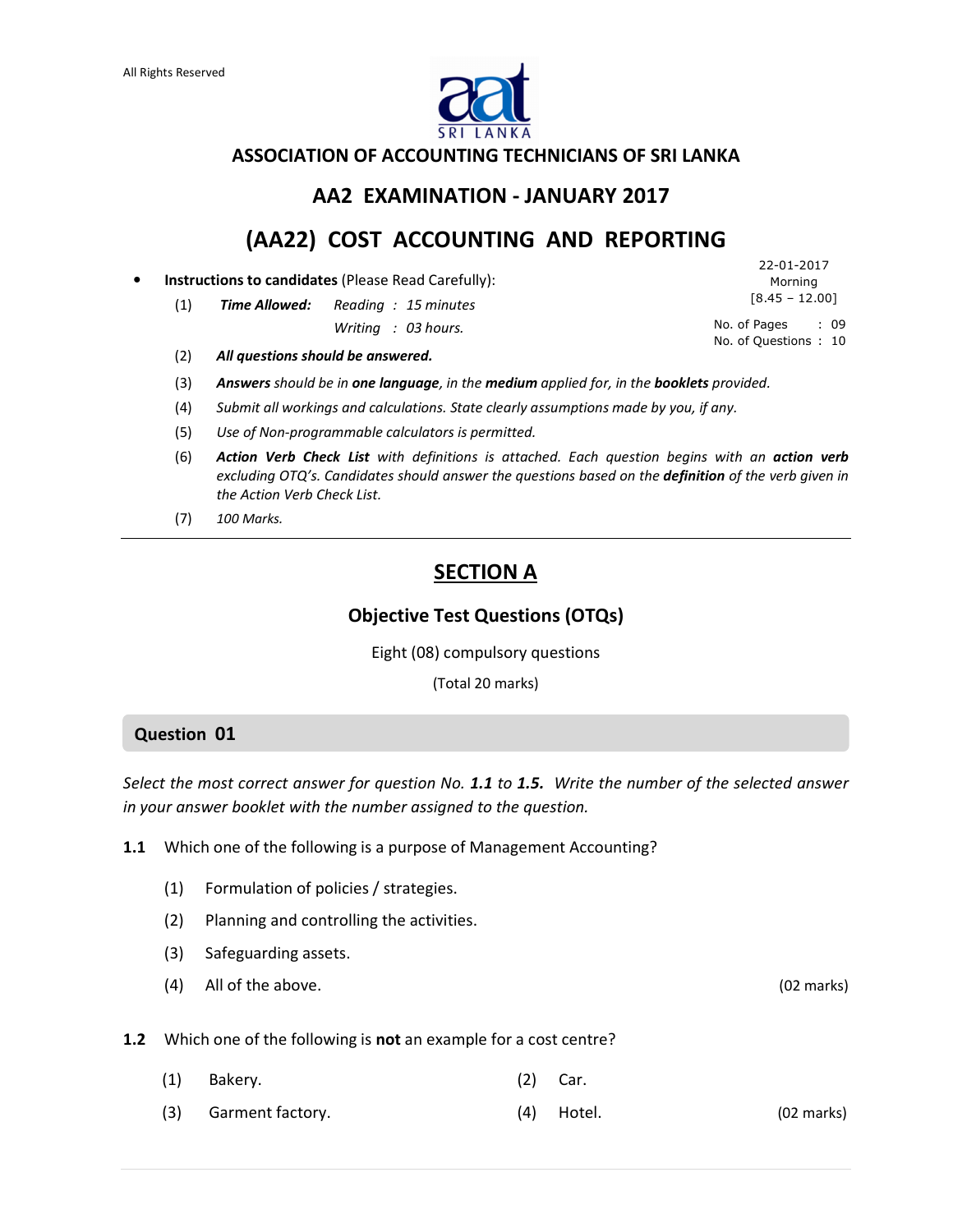- 1.3 Which one of the following is an advantage of time rate system of remuneration?
	- (1) It provides incentive to efficient workers to increase the output.
	- (2) The cost of supervision is low.
	- (3) It ensures each worker a minimum amount of wage.
	- (4) Labour cost per unit is easy to estimate. (02 marks)
- 1.4 The following information relates to an item of stock:

| Maximum usage     | 400 kg         |
|-------------------|----------------|
| Minimum usage     | 200 kg         |
| Lead time         | $2 - 6$ months |
| Re-order quantity | 800 kg         |
| Re-order level    | 2.400 kg       |

Based on the above information, the maximum stock level for this item would be:

- (1) 2,800 kg. (2) 2,400 kg. (3) 1,500 kg. (4) 1,600 kg. (02 marks)
- **1.5** Which one of the following statements is **incorrect** with respect to Integrated Accounting System?
	- (1) Two separate sets of books are maintained.
	- (2) Accounting functions are controlled more effectively and efficiently.
	- (3) There is no duplication of work.
	- (4) Accounting information is readily available. (02 marks)
- **1.6** State whether each of the following statements is TRUE or FALSE. Write True or False in your answer booklet with the number assigned to the question.
	- (1) Cost Accounting covers transactions of the whole business.
	- (2) Ideal standards can be attained under the most favourable conditions.
	- (3) Sunk cost is a relevant cost for making a decision.
	- (4) When calculating Economic Order Quantity (EOQ) it is assumed that holding cost per unit is not constant. (04 marks)
- 1.7 Match each of the terms mentioned in column A with the correct statement given in column B and write in your answer booklet with the number assigned to the question:

|     | Column A            | Column B                                                                |
|-----|---------------------|-------------------------------------------------------------------------|
|     | Bin Card            | (a) Used to record the receipt of goods.                                |
|     | Purchase Order (PO) | $\vert$ (b) Used to trace physical stock quantity at any time.          |
| (3) |                     | Goods Received Note (GRN)   (c) Used to place an order with a supplier. |

(03 marks)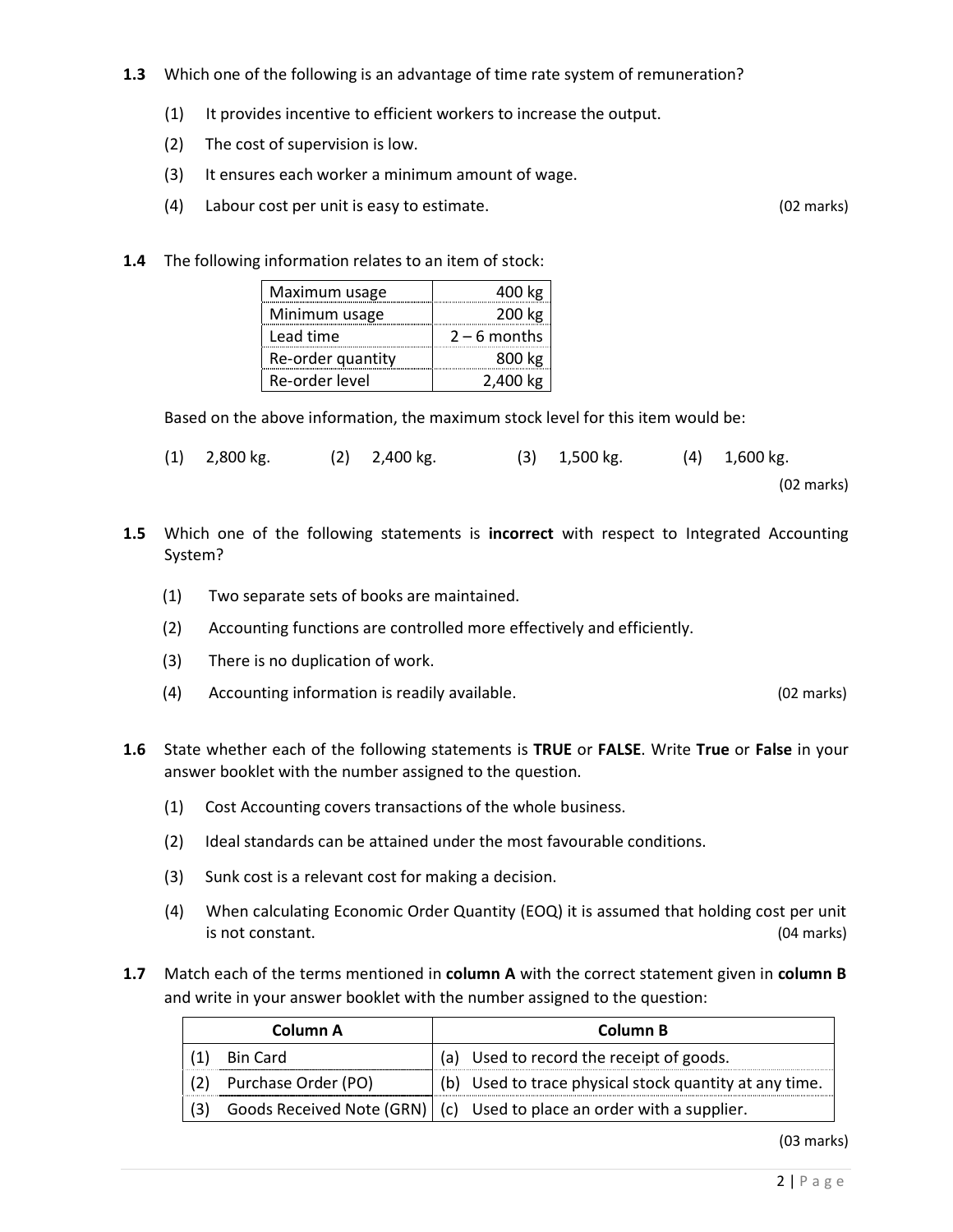- 1.8 Select the most suitable word/words to fill in the blanks using word/words given within brackets. Write the selected word/words in your answer booklet with the number assigned to the question:
	- (1) ………………… (Controllable costs / Production costs) are the costs which can be directly influenced by the action of a manager.
	- (2) …………………. (ABC system / Just in time system) is an inventory system in which materials are obtained at the time they are required.
	- (3) …………………. (Normal loss / Abnormal loss) is the loss expected by the management within a process, because that is inherent and unavoidable. (03 marks)

 $-$  End of Section A  $-$ 

## SECTION B

Five (05) compulsory questions

(Total 25 marks)

### Question 02

The following relates to a manufacturing company for the month of December 2016:

|                            | <b>Budgeted</b> | Actual  |
|----------------------------|-----------------|---------|
| Production overheads (Rs.) | 160.000         | 180.000 |
| Direct wages (Rs.)         | 90,000          | 80,000  |
| Direct labour (hours)      | ы               |         |

#### You are required to:

Compute the following:

- (a) Overhead absorption rate based on direct labour hours.
- (b) Over / under absorption of overheads for the month of December 2016. (05 marks)

#### Question 03

Sun Ltd. is a luxury furniture manufacturing company and has accepted a job to manufacture a luxury sofa for a customer. The company expects to use services of cutting, assembling and finishing departments to complete the order and estimated costs are as follows:

| Direct material                    | Rs.75,800/-                          |
|------------------------------------|--------------------------------------|
| Indirect material                  | Rs.12,750/-                          |
| Direct Labour - Cutting Department | 10 hours at Rs.750/- per labour hour |
| - Assembling Department            | 15 hours at Rs.500/- per labour hour |
| - Finishing Department             | 20 hours at Rs.800/- per labour hour |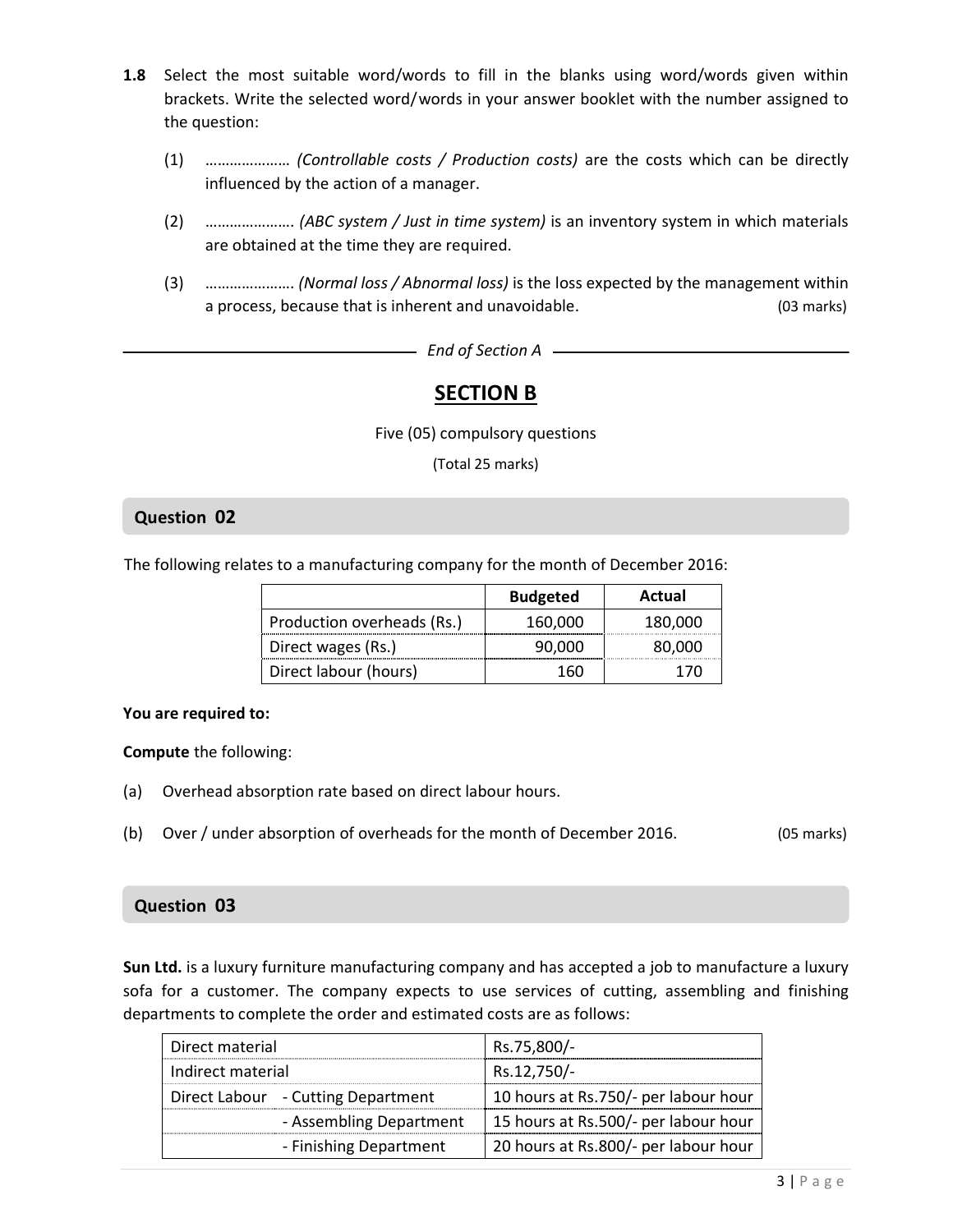Overheads are absorbed based on direct labour hours and respective overhead absorption rate per labour hour for each of the department is as follows:

| <b>Department</b> | <b>Overhead absorption</b><br>rate per hour (Rs.) |
|-------------------|---------------------------------------------------|
| Cutting           | 1,500                                             |
| Assembling        | 2,000                                             |
| Finishing         | 1.750                                             |

The company's policy is to keep 15% profit margin on the selling price.

#### You are required to:

Calculate the price to be charged for the above Job. (05 marks)

## Question 04

"The budget is a quantitative statement for a defined period of time which may include planned revenue, expenses, assets, liabilities and cash flows."

#### You are required to:

Explain three(03) main objectives of budgeting. (05 marks)

#### Question 05

Rose Ltd., a manufacturing company operates an Integrated Accounting System. The following transactions were extracted from the books of the company during the month of December 2016.

|                                                  | Rs.     |
|--------------------------------------------------|---------|
| Material issued to production                    | 450,000 |
| Direct wages on production                       | 175,000 |
| Production overheads                             | 225,000 |
| Cost of production transferred to finished goods | 625,000 |
| Production cost of goods sold                    | 705.000 |

Stock balances as at  $01<sup>st</sup>$  December 2016 were as follows:

|                  | Rs.     |
|------------------|---------|
| Raw material     | 475,000 |
| Work-in-progress | 150,000 |
| Finished goods   | 250.000 |

#### You are required to:

Prepare the following accounts to record the above transactions:

- (a) Raw Material Stock Control Account.
- (b) Work-in-Progress Control Account.
- (c) Finished Goods Control Account. (05 marks)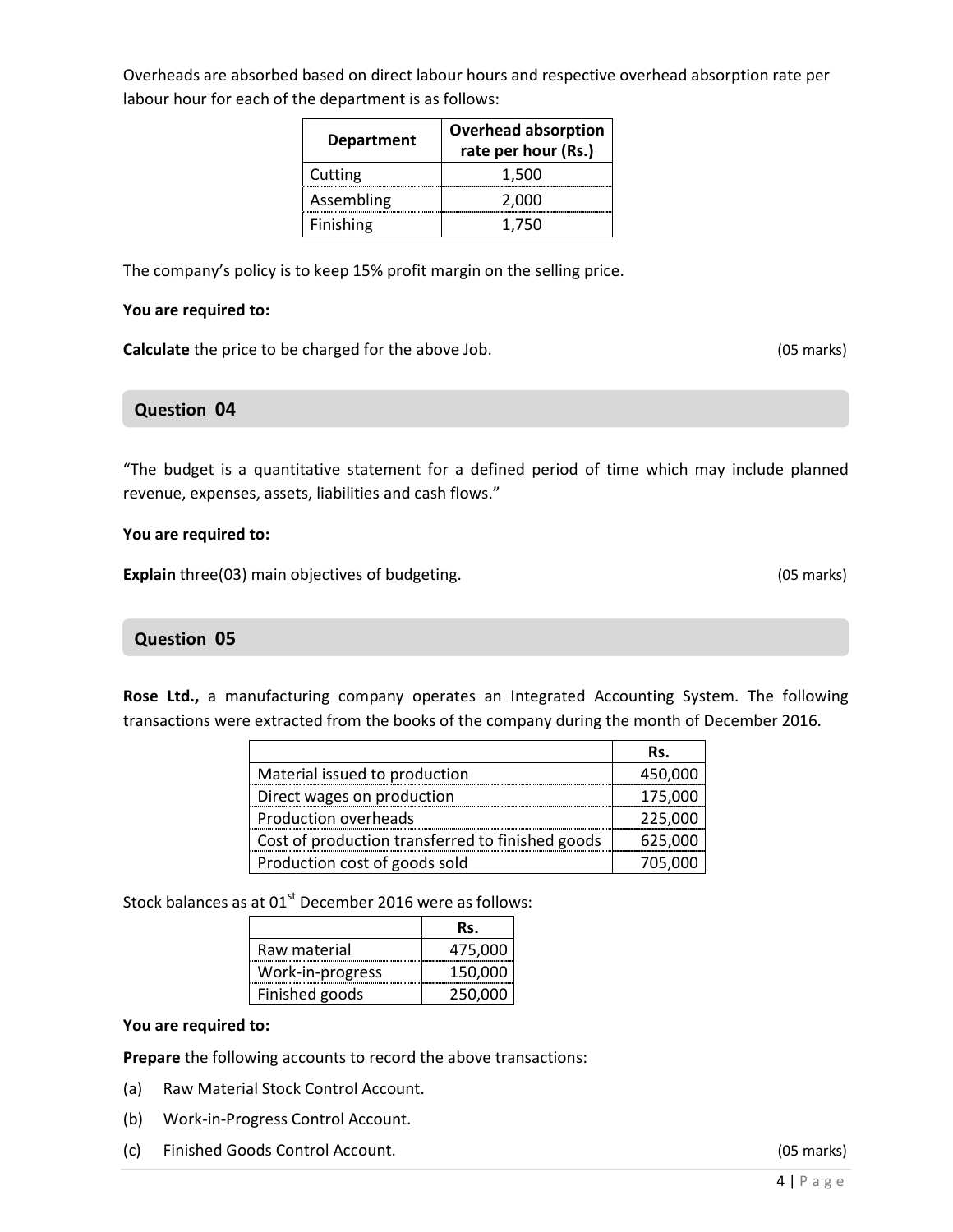## Question 06

Heritage (Pvt) Ltd. produces handmade products to international market. Perera is an employee of Heritage (Pvt) Ltd.

Normally 16 hours is required to complete one unit and the rate per labour hour is Rs.400/-.

The following information is also available:

- (1) If employees report to work all working days of the month, each employee is entitled for an attendance allowance of Rs.10,000/-.
- (2) Employees are paid an incentive of three times of the hourly rate for the number of hours saved. Number of working days per month is 20 days and employees have to work 8 hours a day.
- (3) Perera saved 5 hours during the month of December 2016 and was able to report to work for all the 20 days of that month.

#### You are required to,

Calculate the total earnings of Perera for the month of December 2016. (05 marks)

 $-$  End of Section B  $-$ 

## SECTION C

Three (03) compulsory questions

(Total 30 marks)

#### Question 07

Z (Pvt) Ltd. is a manufacturing company and the following information was extracted from the books of the company for the quarter ended  $31<sup>st</sup>$  December 2016:

(1)

|                             | Per unit (Rs.) |
|-----------------------------|----------------|
| <b>Direct Material Cost</b> | マフ             |
| Direct Labour Cost          | 275            |
| Variable Overheads          |                |
| <b>Selling Price</b>        |                |

- (2) Actual and budgeted fixed production overheads for the quarter were Rs.3,000,000/- and Rs.3,300,000/- respectively. Fixed overheads are absorbed on per unit basis and budgeted production for the quarter ended  $31<sup>st</sup>$  December 2016 was 110,000 units.
- (3) Details of other overheads for the quarter ended  $31<sup>st</sup>$  December 2016 were as follows:

|                                | Variable costs<br>(Rs.'000) | <b>Total costs</b><br>(Rs.'000) |
|--------------------------------|-----------------------------|---------------------------------|
| <b>Administration Expenses</b> | 3.600                       | 6.400                           |
| <b>Distribution Expenses</b>   | 1.350                       |                                 |

(4) 90,000 units have been manufactured and 70,000 units were sold during the quarter. There was no opening stock as at 01<sup>st</sup> October 2016.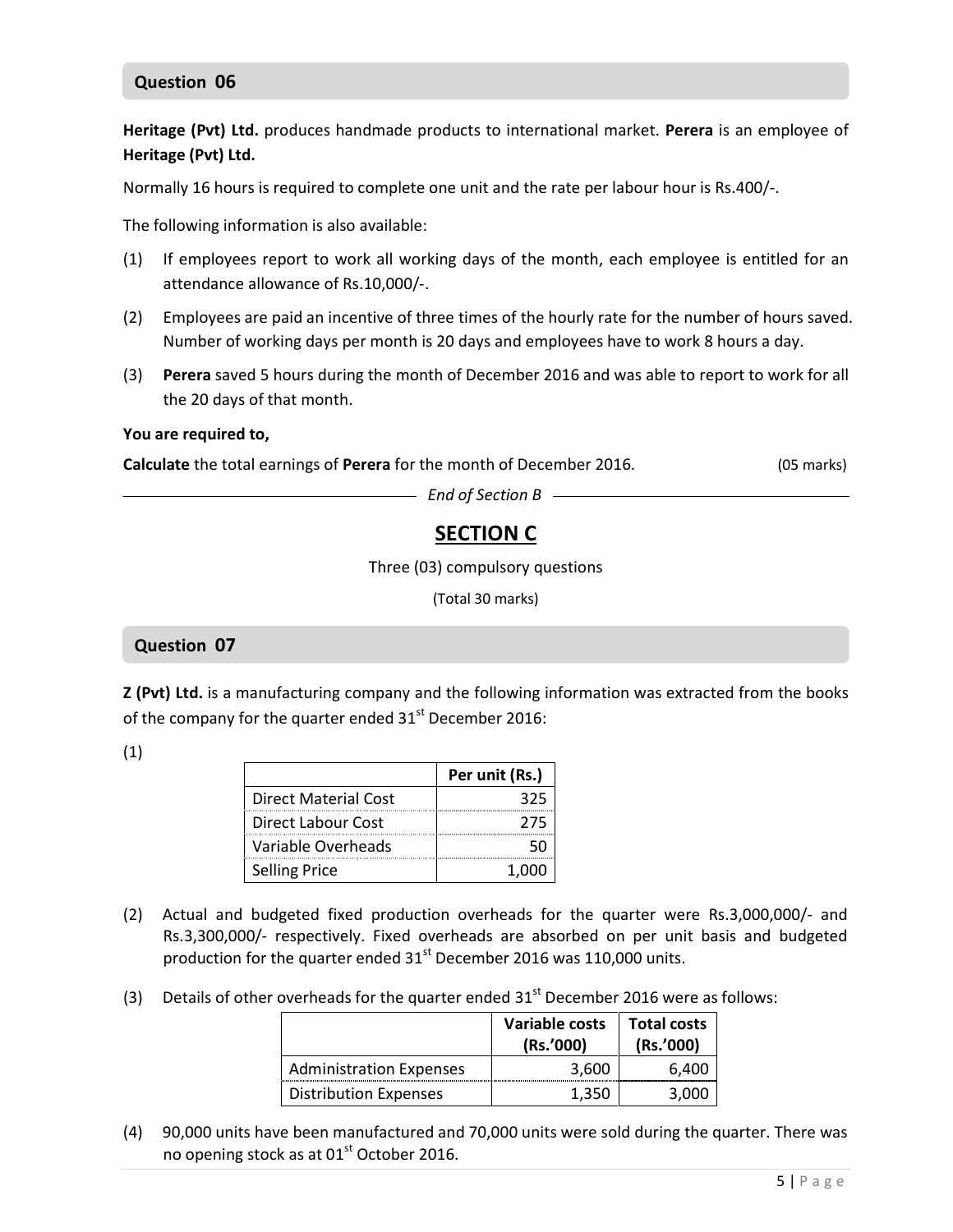#### You are required to,

Prepare Income Statement under absorption costing method for the quarter ended  $31<sup>st</sup>$  December 2016. (10 marks)

## Question 08

The following information is extracted from **X Ltd.**:

(1) Forcasted sales and purchases for the quarter ended  $31<sup>st</sup>$  March 2017 are as follows:

|                      | January 2017 | <b>February 2017</b> | <b>March 2017</b> |
|----------------------|--------------|----------------------|-------------------|
| Sales (in units)     | 12,000       | 8.000                | 15,000            |
| Purchases (in units) |              | 5.00C                |                   |

- (2) Selling price per unit is Rs.120/-. 40% of the sales are on credit basis and should be settled in the following month.
- (3) Purchase price per unit is Rs.60/- and all the purchases are made on credit basis. Suppliers have given two months credit period to settle their invoices.
- (4) Purchase price per unit and selling price per unit remained same during the quarter ending 31<sup>st</sup> March 2017.
- (5) During the quarter, salaries and wages per month is expected to be Rs.180,000/- and are paid in the following month.
- (6) Forcasted other expenses for the quarter are as follows:

|                                     | January 2017 | <b>February 2017</b> | <b>March 2017</b> |
|-------------------------------------|--------------|----------------------|-------------------|
| Distribution Expenses (Rs.)         | 200,000      | 180.000              | 240.000           |
| Depreciation (Rs.)                  | 30,000       | 30,000               | 30,000            |
| Other Administration Expenses (Rs.) | 120,000      | 140,000              | 180,000           |

- (7) Distribution expenses and other administration expenses are paid in the same month.
- (8) Purchases and sales for the quarter ended  $31<sup>st</sup>$  December 2016 were as follows:

|                      | October 2016 | November 2016 | December 2016 |
|----------------------|--------------|---------------|---------------|
| Sales (in units)     | 10.000       | 9.000         | 11,000        |
| Purchases (in units) | 8.000        | 7.000         | 9,000         |

(9) Cash balance as at  $01<sup>st</sup>$  January 2017 is Rs.175,000/-.

#### You are required to,

**Prepare** the cash budget for the quarter ending  $31<sup>st</sup>$  March 2017 on monthly basis. (10 marks)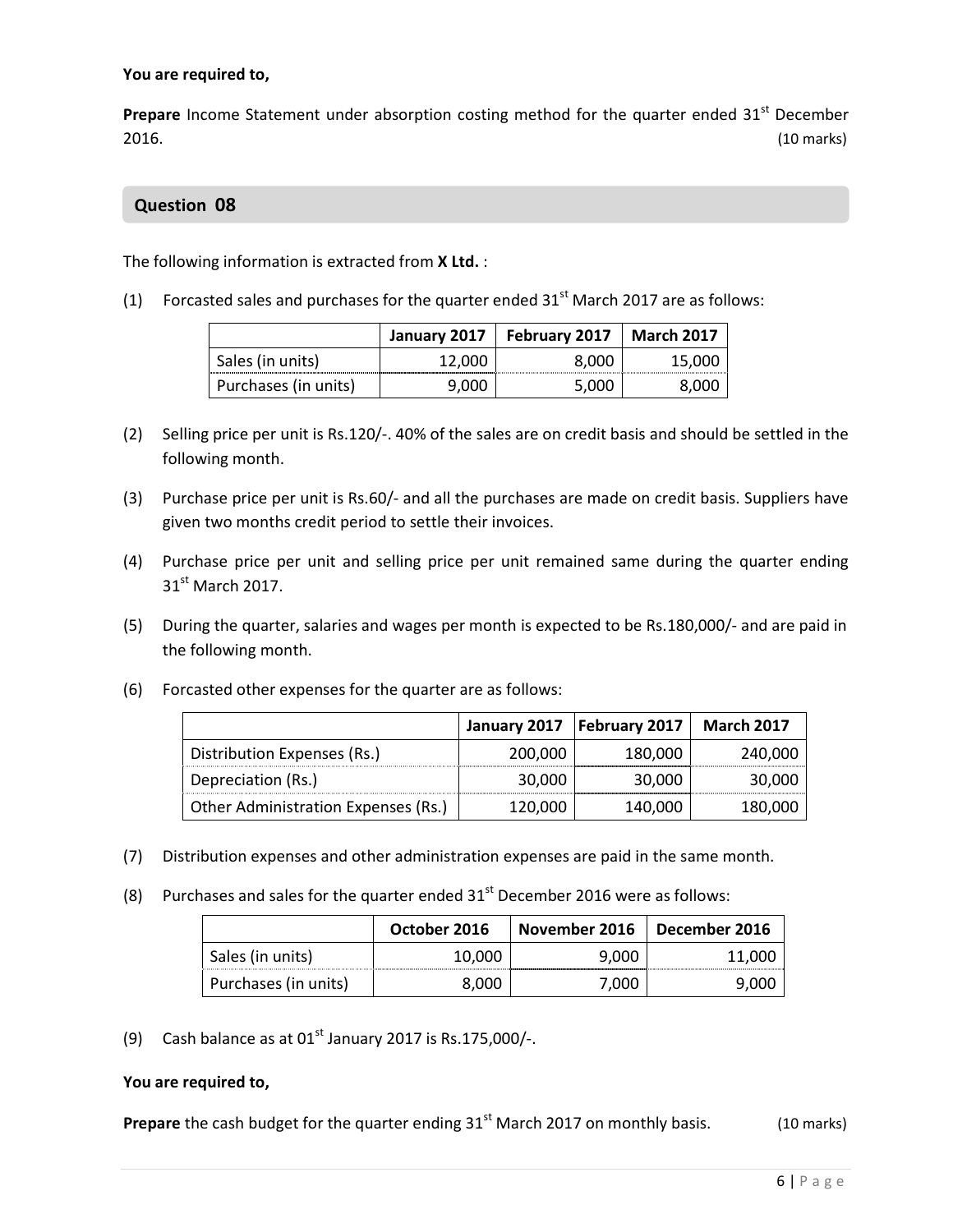### l Question 09

Meda Engineering (Pvt) Ltd. is a construction company which has three Production Departments (Fabrication, Assembly and Finishing) and two Service Departments (Maintenance and Stores).

|                               | <b>Rs.'000</b>     |        |
|-------------------------------|--------------------|--------|
| Electricity                   |                    | 1,100  |
| Staff welfare                 |                    | 350    |
| Rent                          |                    | 5,200  |
| <b>Staff Insurance</b>        |                    | 600    |
| Depreciation                  | - Plant            | 7,200  |
|                               | - Office Equipment | ิ วิทท |
| Other Overheads - Fabrication |                    | 2,950  |
|                               | - Assembly         | 3,050  |
|                               | - Finishing        | 2.380  |
|                               | - Maintenance      | 240    |
|                               | - Stores           |        |

The following information was extracted from the budget for the quarter ending  $31<sup>st</sup>$  March 2017:

Other available information are as follows:

|                                              | <b>Production Departments</b> |          |                  | <b>Service Departments</b> |               |              |
|----------------------------------------------|-------------------------------|----------|------------------|----------------------------|---------------|--------------|
|                                              | <b>Fabrication</b>            | Assembly | <b>Finishing</b> | Maintenance                | <b>Stores</b> | <b>Total</b> |
| Usage of electricity (kilowatt)              | 550                           | 330      | 110              | 60                         | 50            | 1,100        |
| Floor area (Square feet)                     | 1.200                         | 2.400    | 1.200            | 600                        | 600           | 6,000        |
| No. of staff                                 |                               | 6        | 6                | ำ                          |               | 20           |
| Cost of plant (Rs.'000)                      | 158,400                       | 72.000   | 43,200           | 14,400                     |               | 288,000      |
| Cost of office equipment (Rs.'000)           | 2.800                         | 5,600    | 2,200            | 700                        | 700           | 12,000       |
| Apportioning cost of service<br>departments: |                               |          |                  |                            |               |              |
| Maintenance                                  | 40%                           | 30%      | 30%              |                            |               |              |
| <b>Stores</b>                                | 30%                           | 40%      | 30%              |                            |               |              |

### You are required to,

Prepare a statement showing how the overheads are allocated and apportioned to each of the Production Departments. (10 marks)

- End of Section C - The Contract of Section C - The Contract of Section C - The Contract of Section C - The Contract of Section C - The Contract of Section C - The Contract of Section C - The Contract of Section C - The C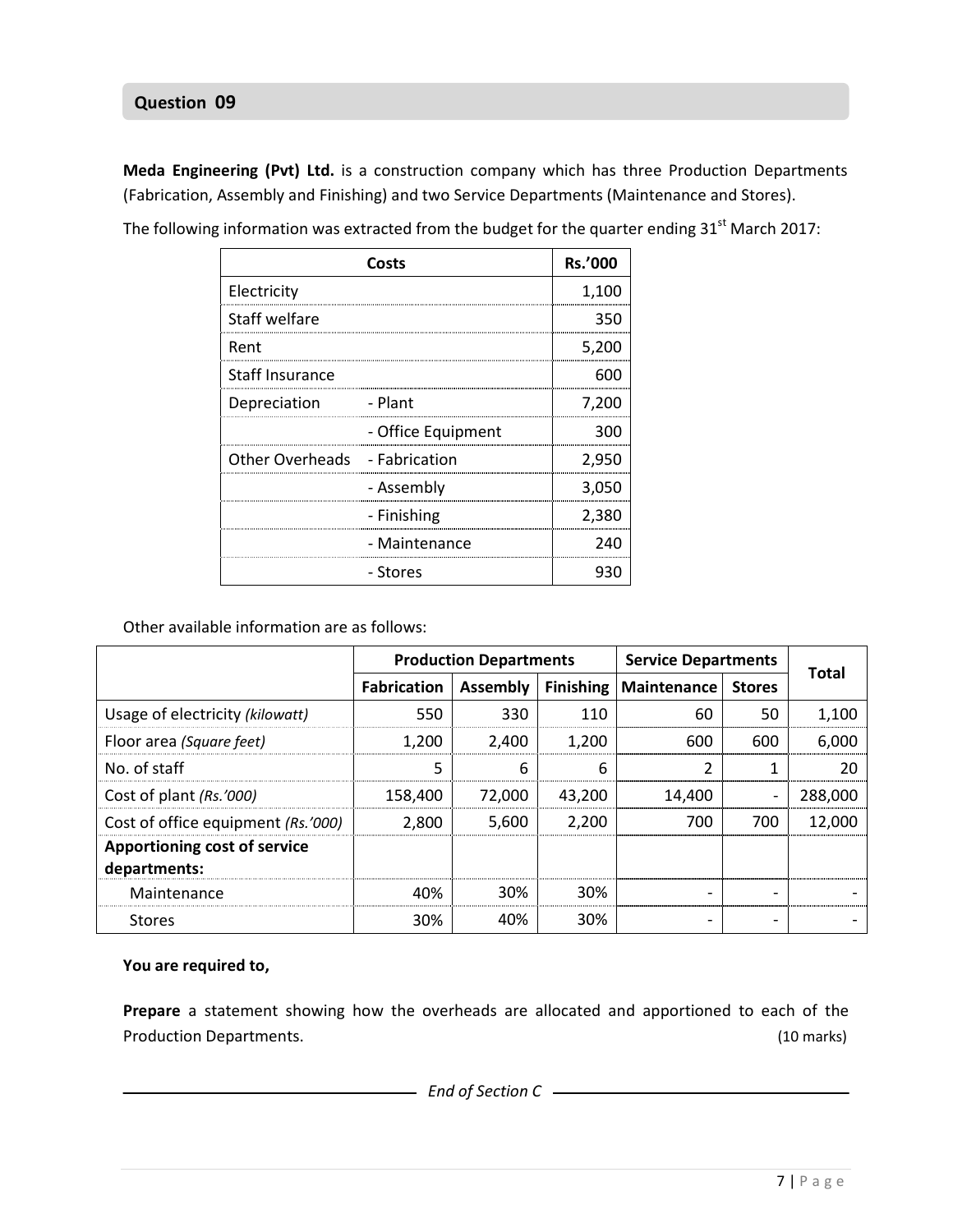## SECTION D

#### A compulsory question

(25 marks)

## Question 10

(A) United chemists is a chemical manufacturing company which uses two main processes to manufacture chemical A. Output of process 1 is transferred to process 2 and output of process 2 is sold as finished product A.

The following information were extracted for the month of December 2016:

|                                 | <b>Process 1</b>  |                | <b>Process 2</b>  |                |
|---------------------------------|-------------------|----------------|-------------------|----------------|
|                                 | Units (in liters) | <b>Rs.'000</b> | Units (in liters) | <b>Rs.'000</b> |
| Direct materials                | 108,000           | 189,000        |                   |                |
| Direct labour                   |                   | 102,600        |                   | 105,750        |
| Production overheads            |                   | 94,500         |                   | 127,000        |
| Output transferred to process 2 | 95,000            |                |                   |                |
| Finished output A               |                   |                | 91.000            |                |

Expected normal loss for both processes is 5% from direct materials introduced and scrap items could be sold for Rs.5/- per liter.

There was no opening and closing work-in-progress in both processes.

### You are required to:

Prepare the following in respect of Chemical A for the month of December 2016:

- (a) Process 01 account.
- (b) Process 02 account. (15 marks)
- (B) United Ltd. have implemented a standard costing system and the following information is relevant for its manufacturing process for the month of December 2016:

Standard cost per unit is as follows:

| Direct Material (10 kg at Rs.150/- per kg)          |  |
|-----------------------------------------------------|--|
| Direct Labour (2 hours at Rs.400/- per labour hour) |  |

Actual information for the month of December 2016 is as follows:

| Production |  | 11,000 units. |
|------------|--|---------------|
|------------|--|---------------|

Direct Material - 120,000 kg at Rs.140/- per kg.

Direct Labour - Rs.10,000,000/- (Rs.500/- per hour).

## You are required to,

Calculate the following variances:

- (a) Direct material cost variance.
- (b) Direct material price variance.
- (c) Direct material usage variance.
- (d) Direct labour rate variance.
- (e) Direct labour efficiency variance. (10 marks)

(Total 25 marks)